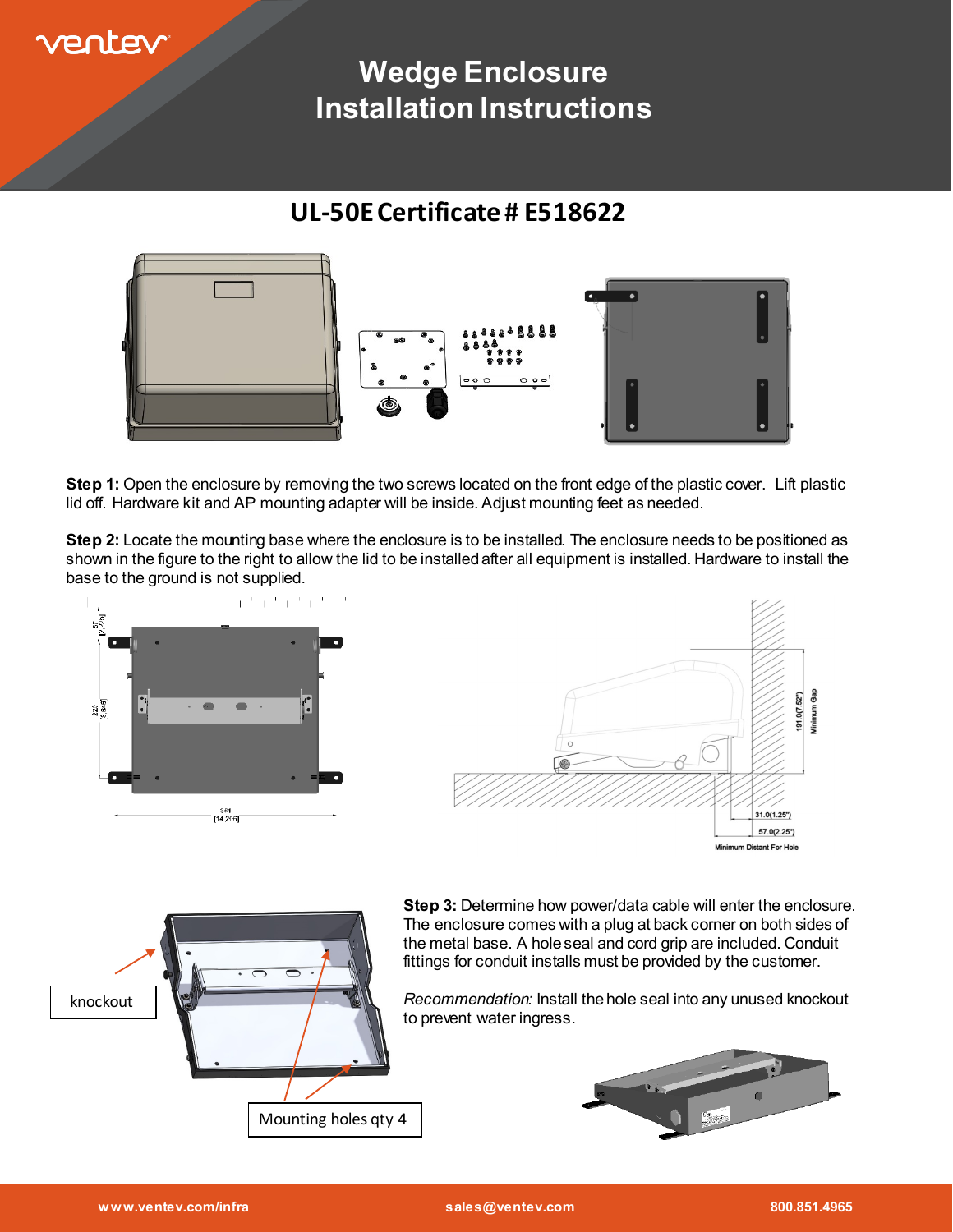

# **Wedge Enclosure Installation Instructions**

**Step 4:** AP Install

**Aruba 500 series APs and newer** can be mounted directly to the bracket that is installed to the base. Remove the factory bracket that comes with the AP by removing the 2 screws. Attach the AP to the enclosure mounting bracket using the longer, m4 screws provided in the hardware kit. This requires the bracket to be removed from the base.



**Aruba 300 series APs and older** come with a factory T-bar clip. Attach the supplied T-bar to AP adapter bracket with supplied qty 2 #6-32 screws. Attach AP adapter bracket with T-bar to the wedge bracket using 2 screws inserted from under wedge bracket. Snap AP to T bar.



**T-Bar mounted to Wedge Bracket**